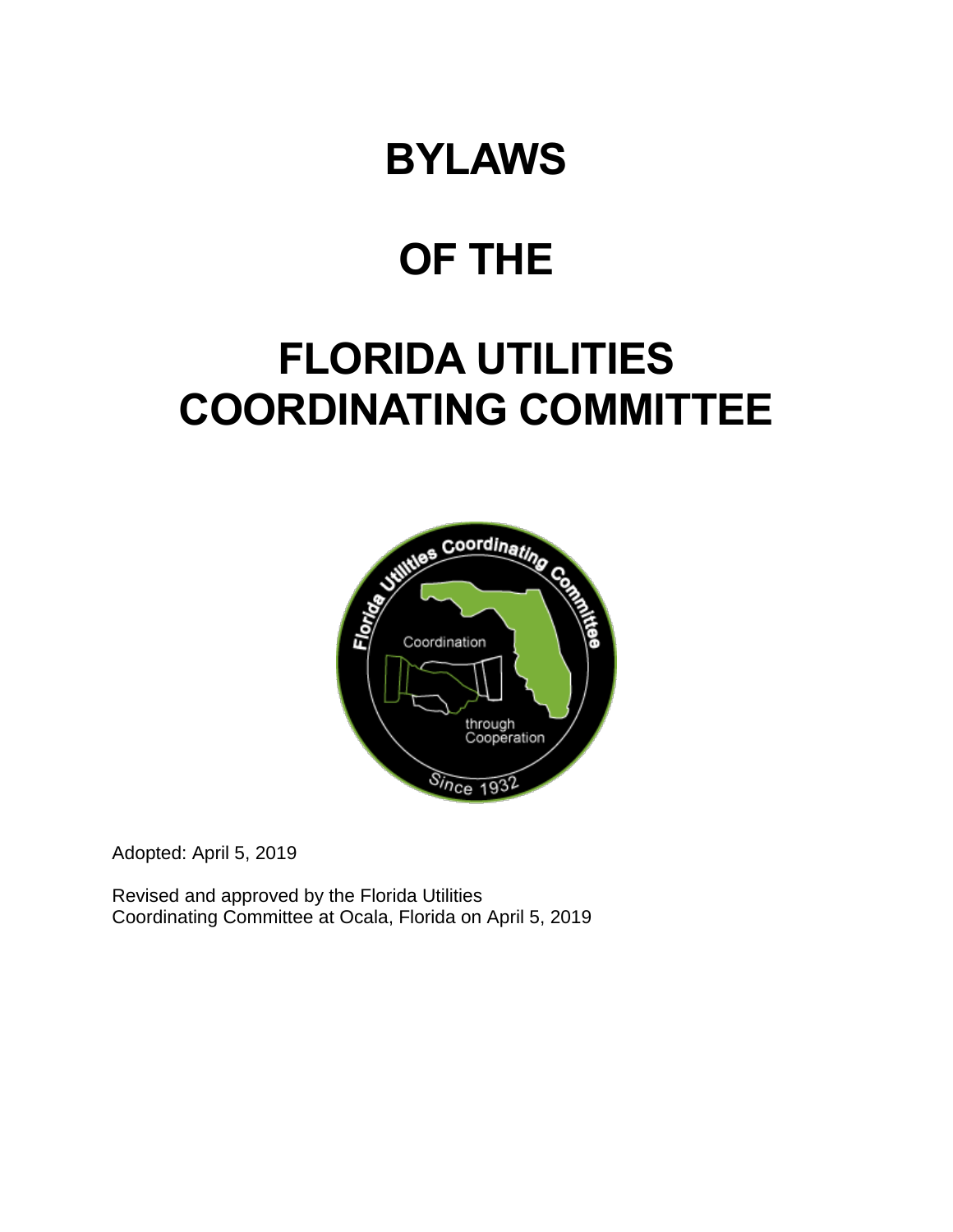# TABLE OF CONTENTS

| <b>NAME</b> |  |
|-------------|--|
|             |  |
|             |  |
|             |  |
|             |  |
|             |  |
|             |  |
|             |  |
|             |  |
|             |  |
|             |  |
|             |  |
|             |  |
|             |  |
|             |  |
|             |  |
|             |  |
|             |  |
|             |  |
|             |  |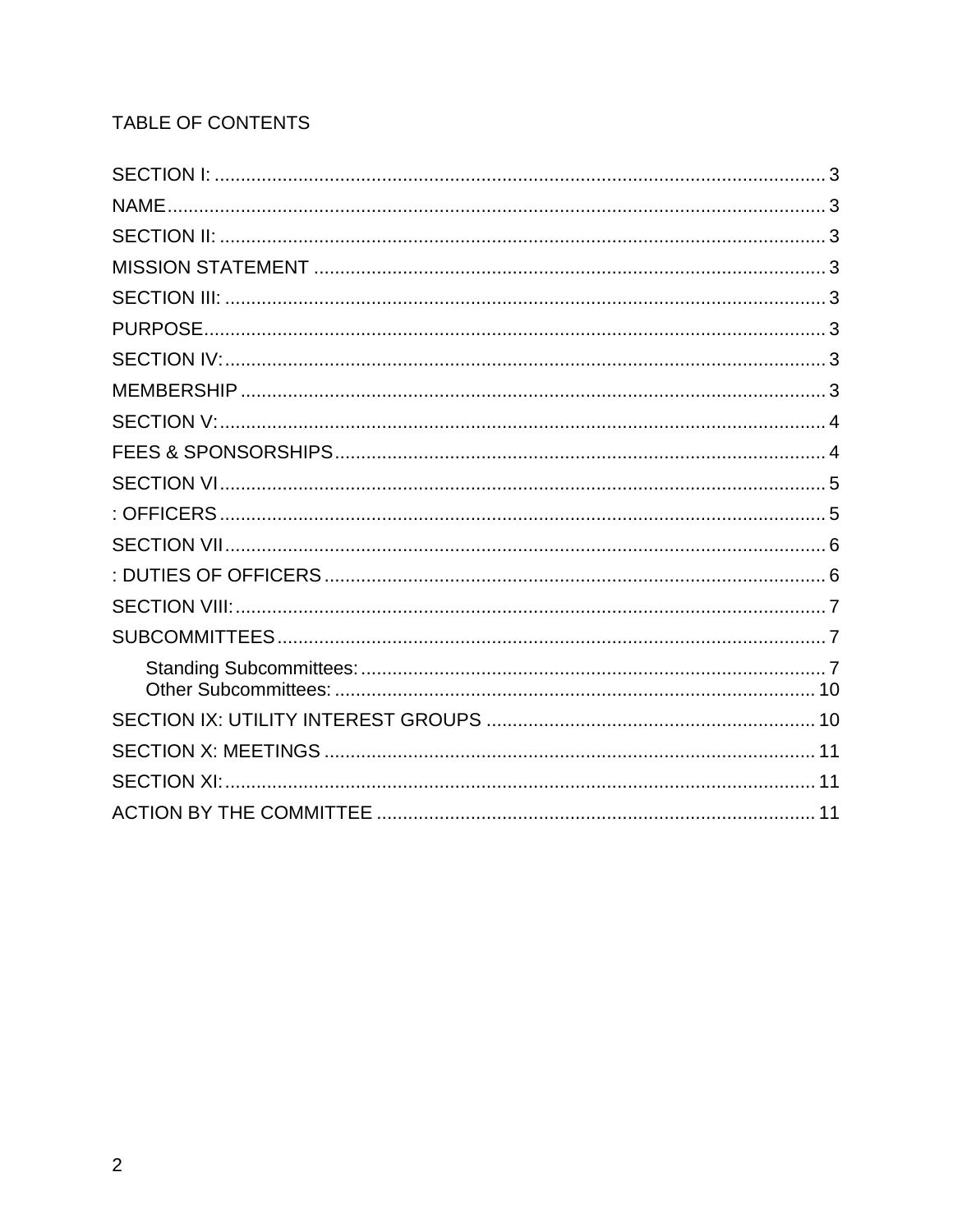# <span id="page-2-1"></span>**BYLAWS OF THE FLORIDA UTILITIES COORDINATING COMMITTEE**

## <span id="page-2-0"></span>**SECTION I: NAME**

The name of this Committee shall be the FLORIDA UTILITIES COORDINATING COMMITTEE, hereinafter referred to as the Committee.

#### <span id="page-2-3"></span><span id="page-2-2"></span>**SECTION II: MISSION STATEMENT**

To promote coordination and cooperation for co-habitation of utility facilities and travel ways within public right-of-ways, for the mutual benefit of all users.

#### <span id="page-2-5"></span><span id="page-2-4"></span>SECTION III: PURPOSE

- 1) The Committee was formed in 1932 to act as the liaison between Utility Owner Agencies and the federal, state, and municipal stewards and authorities of the public's rights-of-way.
- 2) The purpose of the Committee shall be to promote the effective and equitable coexistence of utilities to create a successful working relationship among and between utilities, and other entities, through coordination, cooperation and communication. It is the intent of this Committee to achieve this purpose through frank and impartial consideration of all matters referred to it with full recognition of the respective rights and obligations of the organizations concerned. It is the further intent of the Committee to act as a liaison between the utility industry and government entities in reviewing, meeting, and providing comments when rules, practices, and policies are being developed that may affect utility work.
- 3) The Committee shall support and give aid to district and local utility coordinating groups by providing a forum for local and district groups to coordinate on a statewide level. The Committee shall strive to provide a benefit to the local coordinating groups by actively providing educational update programs, provide communiqué in the form of newsletters, notices, and minutes that are distributed through the local groups.
- 4) The Committee shall establish a liaison with national and statewide organizations that can impact utilities or reach other entities involved in the utility industry.
- 5) Information, decisions, policies, procedures and instructions from the Committee to the utilities and other entities will be disseminated through the minutes of Committee Meetings via mailing or other electronic communication.

#### <span id="page-2-7"></span><span id="page-2-6"></span>SECTION IV: MEMBERSHIP

1) MEMBER: Membership is considered voluntary and is comprised of individual representatives of stakeholders interested in promoting a free exchange of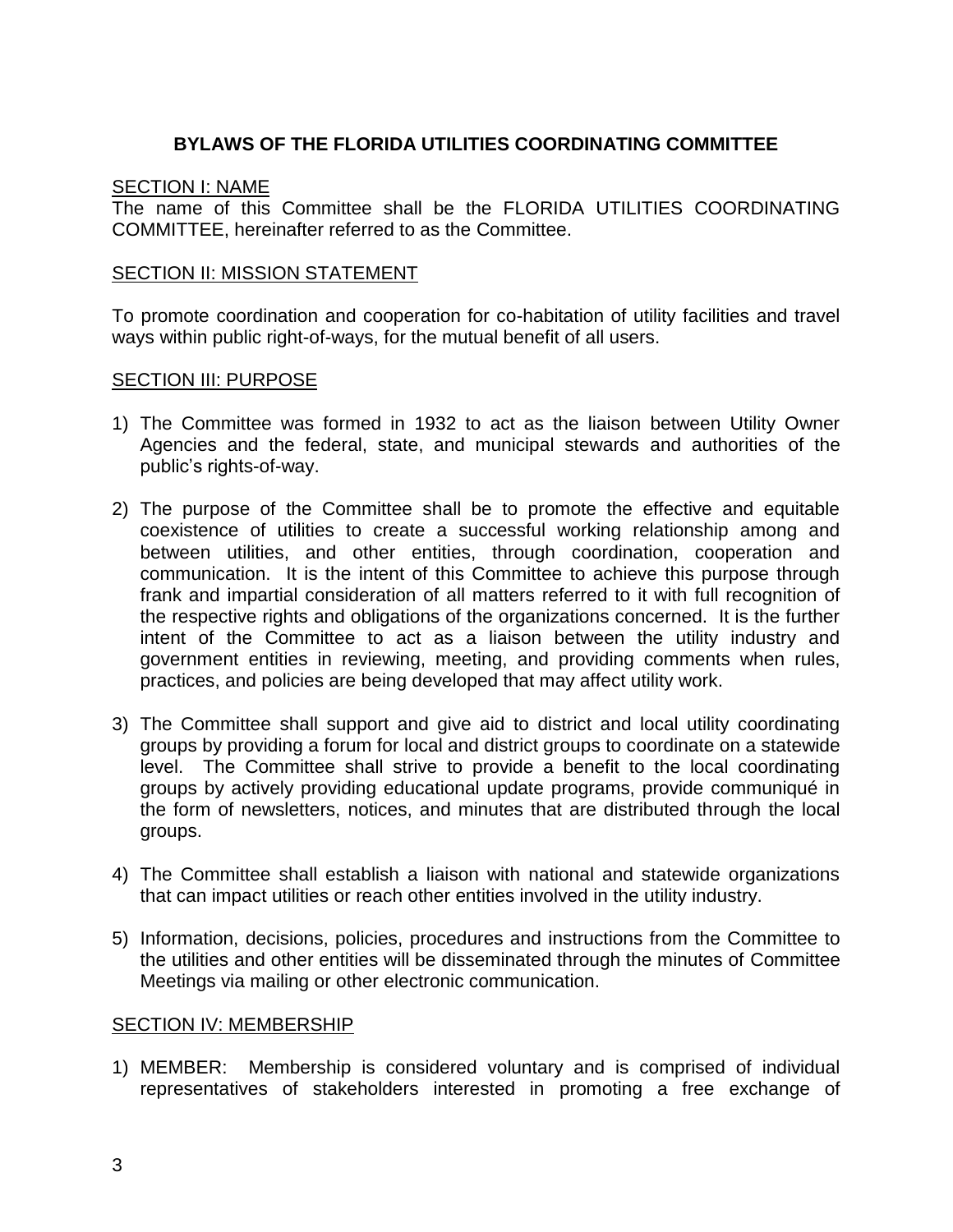information within the utility, transportation and construction industries and to promote cooperation between these industries to the overall good of the members and public in general throughout the state of Florida.

- 2) A Member is defined as an individual who is part of the General Membership who has attended a minimum of two (2) state-wide meetings of the Organization.
- 3) Member Organization: Members shall be divided into Member Organizations that represent the type of stakeholder group the member is employed by or represents. The following table lists the Member Organizations of the Committee.

| <b>Member Organizations</b>  |                                       |
|------------------------------|---------------------------------------|
| Telephone/CATV/Data Provider | <b>Governmental Non-Utility</b>       |
| Power                        | <b>Design Consultant</b>              |
| Gas                          | <b>Utility Notification Center</b>    |
| Water                        | <b>Geospatial Consultant</b>          |
| Sewer                        | <b>Consultant Utility Coordinator</b> |
| <b>Governmental Utility</b>  |                                       |
| Contractor                   |                                       |

### <span id="page-3-1"></span><span id="page-3-0"></span>SECTION V: FEES & SPONSORSHIPS

- 1) A registration fee will be charged to every person attending each Committee Meeting. Persons having received the Malcom Yancey Award (Section VIII, 2.a.ii) shall not be required to pay any registration fees.
- 2) All fees will be established as approved by two-thirds majority vote of the Steering Subcommittee.
- 3) Sponsorships help to offset Committee Meeting costs and allow the Committee to increase the value of attendance to its Members. Sponsorships also provide tangible benefits to the Sponsor in the form of advertising and special recognition in print and during these meetings. The fees and specific benefits pertinent to each Sponsorship Level will be established as approved by two-thirds majority vote of the Steering Subcommittee as defined in Section VIII.
	- a) Sponsorship Levels
		- i) Member Emeritus
		- ii) Platinum
		- iii) Gold
		- iv) Silver
		- v) Bronze
	- b) Special Contributions organizations may sponsor specific activities (e.g. refreshments, meeting rooms, demonstrations) associated with Committee Meetings.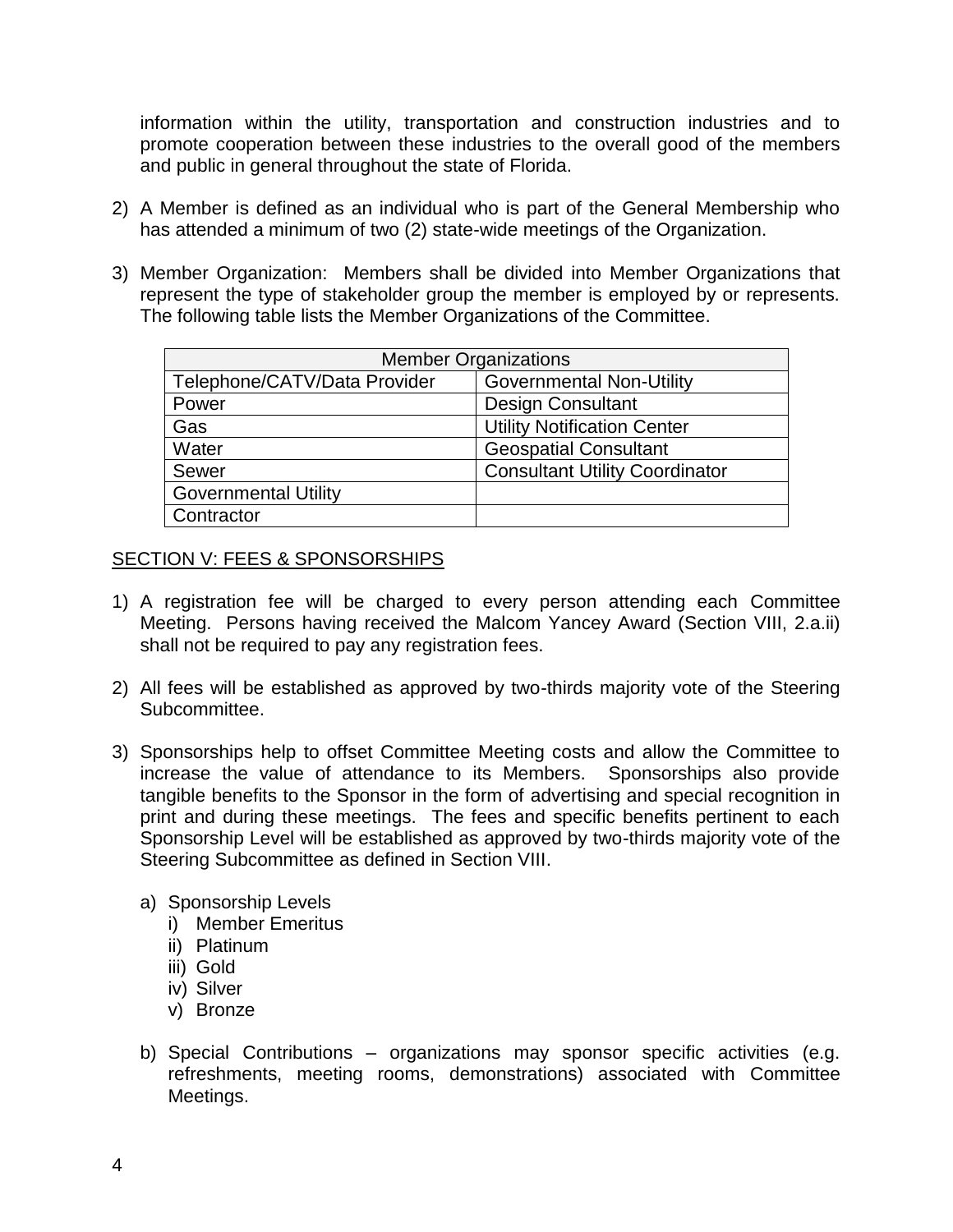- c) In-Kind Sponsors organizations may share their resources in the form of goods and/or services to help offset costs to the Committee (e.g. website hosting, bank fees, computer and audio/visual (AV) equipment). The Steering Subcommittee will determine the organization's In-Kind sponsorship level attained by establishing a value to these goods and/or services.
- <span id="page-4-1"></span>d) Sponsorship Levels and Sponsorship Amounts shall be reviewed and renewed annually at the Annual Meeting.

#### <span id="page-4-0"></span>SECTION VI: OFFICERS

- 1) The Officers of the Committee shall be the Chairperson, Vice Chairperson, Secretary, Treasurer, and Historian who will be selected from among the membership as defined in Section IV of these Bylaws. The terms of office for the Chairperson, Vice-Chairperson, and Secretary shall be for one year and shall begin with their elections during the Annual Meeting. The Treasurer and Historian term of office will be three years, and each may be reelected to serve multiple terms.
- 2) The offices of Chairperson, Vice-Chairperson and Secretary shall be so distributed that no type of Member Organization will be represented in more than one office at any given time. It is preferred that no one type Member organization shall be represented in the office of Chairperson, Vice-Chairperson, or Secretary for a continuous period longer than one year.
- 3) Vacancies created by the expiration of the one-year terms of the Chairperson, Vice-Chairperson, and Secretary will be accomplished in the following manner. The outgoing Secretary will automatically become the nominee for incoming Vice-Chairperson and the outgoing Vice-Chairperson will become the nominee for incoming Chairperson. An incoming Secretary will be nominated by the Steering Subcommittee as defined in Section VIII. Additional nominations from the floor may be received for any of the above offices.
- 4) Vacancies created during any organizational year shall be filled by advancement of the remaining officers in accordance with Paragraph 2 above. Vacancies remaining after such advancement shall be filled by persons appointed by the Chairperson. Such appointments shall conform to the rules set forth in Paragraphs 1 and 2 above and will be presented for ratification at the next Committee Meeting.
- 5) Any officer may be removed from office before their term has expired by majority vote of the Steering Subcommittee if ratified by a two-thirds vote of the Membership.
- 6) Nomination for vacancies and election of the Historian and Treasurer will be made by the Steering Subcommittee once every three years and/or as the position becomes open.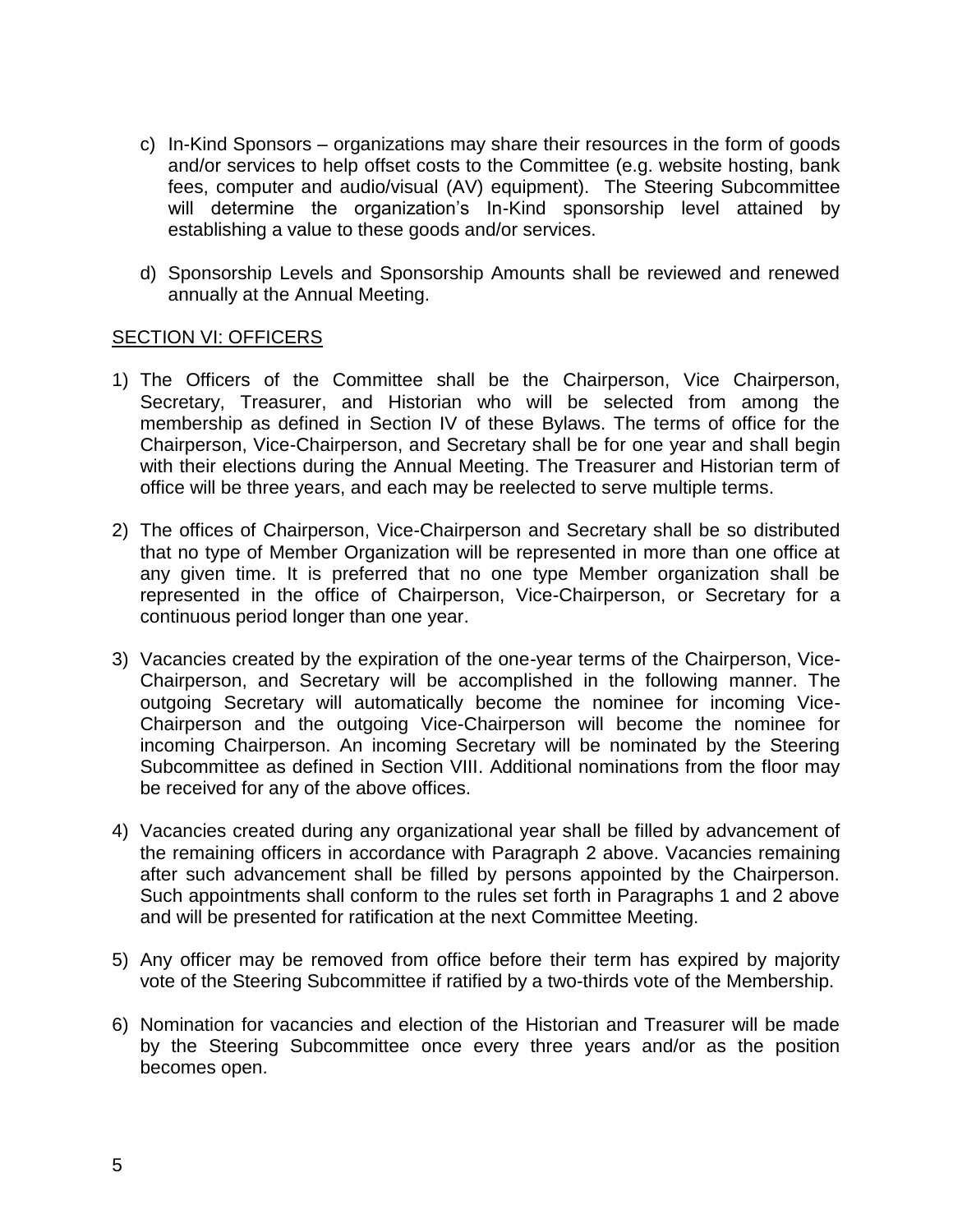## <span id="page-5-1"></span><span id="page-5-0"></span>SECTION VII: DUTIES OF OFFICERS

- 1) The Chairperson shall have the following responsibilities:
	- a) General supervision and jurisdiction over the affairs of the Committee,
	- b) Preside at all Committee Meetings,
	- c) Establish or abolish the non-standing subcommittees as necessary, and appoint a chairperson to the established subcommittees,
	- d) Conduct Business Meetings of the Committee,
	- e) Be a standing member of each subcommittee or taskforce.
- 2) The Vice-Chairperson shall have the following responsibilities:
	- a) Assist the Chairperson as desired in the performance of their duties,
	- b) In the absence of the Chairperson or the inability to serve, shall act in the stead of the Chairperson,
	- c) Preside as Chairperson over all meetings and functions of the Steering Subcommittee and convene such meetings as needed with the approval of the Chairperson,
	- d) Act as Parliamentarian, correlating the parliamentary procedures of the Committee with established rules of order,
	- e) Report to the Committee at each of the Business Meetings the activities of the Steering Subcommittee,
	- f) Perform Treasurer's audit once every six months,
	- g) Preside over the Combined Interest Group Meeting,
	- h) Be in charge of various subcommittees as required by the Chairperson.
- 3) The Secretary shall have the following responsibilities:
	- a) Prepare minutes of all meetings and send copies to all Members and Associate Members,
	- b) Prepare correspondence as directed by the Chairperson,
	- c) In the absence of the Chairperson and the Vice-Chairperson or their inability to serve, shall act in their stead,
	- d) Oversee or conduct the oversight of the Committee Meeting notices, program booklets, newsletter, web-page, and other correspondence required by the Committee,
	- e) Prepare minutes of the Steering Subcommittee meeting and distribute with the minutes of the Business Meeting,
	- f) At the end of the term in office, the Secretary will turn all records over to the Historian.
- 4) The Treasurer will have the following responsibilities:
	- a) Collect all fees and donations from Committee activities,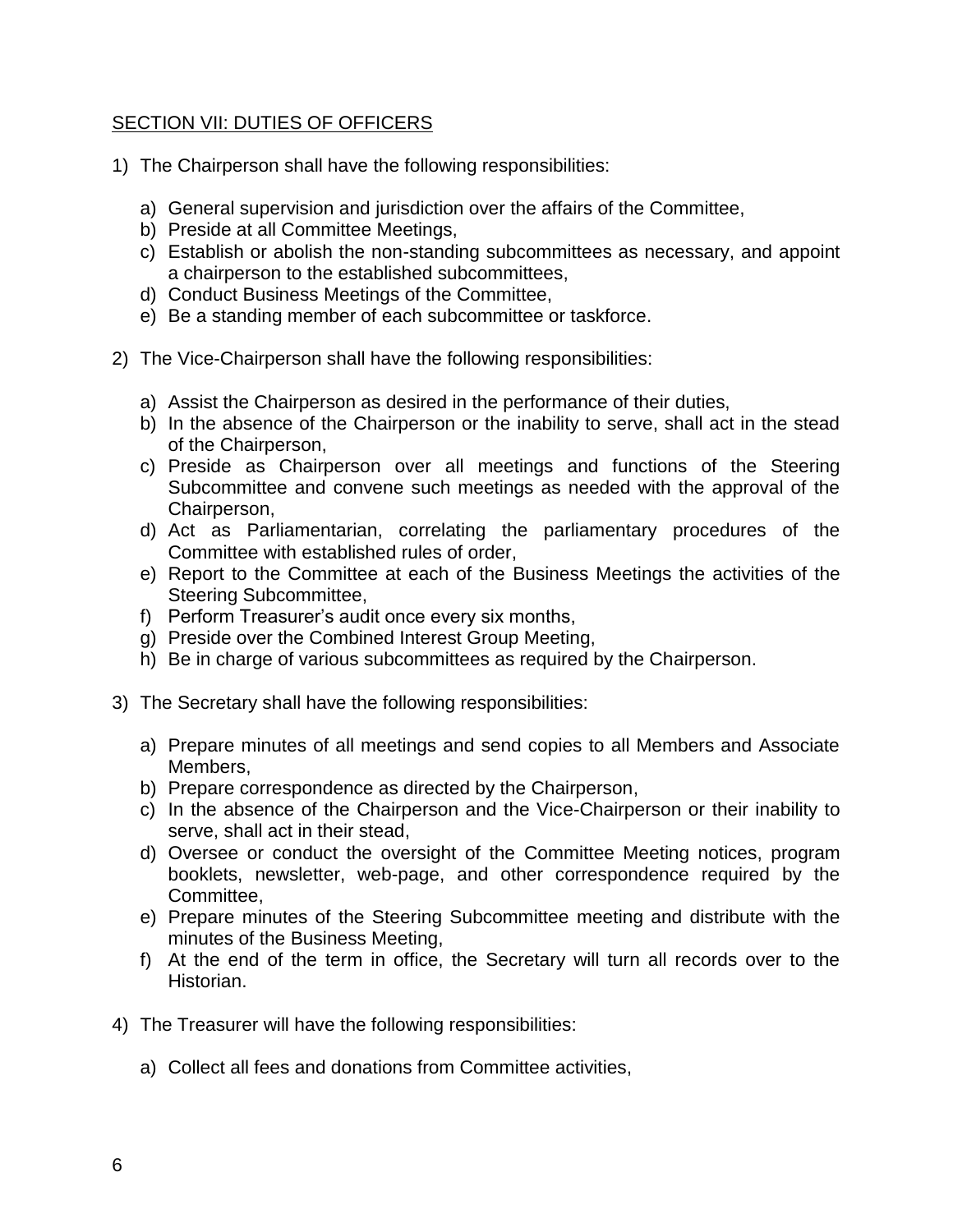- b) Coordinate with conference planning and make payment of all costs associated with meetings and mailings,
- c) Maintain accurate accounting records of the Committee's expenses and revenues,
- d) Manage the Committee's bookkeeping system, accounts, and financial affairs,
- e) Assist and cooperate with occasional external audits as well as the bi-annual internal audits performed by the Vice-Chairperson,
- f) Submit reports to the Internal Revenue Service and Florida Department of State, or as required, to maintain the organization's not-for-profit status.
- <span id="page-6-0"></span>g) Prepare and provide Treasurer's report at the Business Meeting.
- 5) The Historian will have the following responsibilities:
	- a) Maintain all the past records from 1932 to present,
	- b) Accept the records turned over by the Secretary and keep them in chronological order,
	- c) Provide copies of past records as requested by any of the other officers,
	- d) At the end of the term in office, all records will be turned over to the successor,
	- e) Prepare and present the historian's report during the Business Meeting.

### <span id="page-6-1"></span>SECTION VIII: SUBCOMMITTEES

A Standing Subcommittee is that which is a permanent subcommittee and is not dissolved by an action of the Chairperson. Any other subcommittee is non-standing and may be assembled and disbanded by the Chairperson.

### <span id="page-6-2"></span>Standing Subcommittees:

- 1) Steering Subcommittee: The Steering Subcommittee shall be established. This Subcommittee shall be chaired by the Committee Vice-Chairperson and shall consist or one member from each of the Member Organizations listed in Section IV. That member will represent that member organization.
	- a) Members of the Steering Subcommittee will be appointed by the Committee Chairperson and ratified by a majority vote of the Membership at the Annual Meeting and will serve a one-year term. If there are no representatives present from a particular Member Organization, the Steering Subcommittee Chairperson may appoint a person from that Member Organization in the absentia to serve as a member of the Steering Subcommittee. Such appointee will be approved by the majority vote of those present at the current Steering Subcommittee Meeting.
	- b) Members of the Steering Subcommittee shall represent their respective member organizations and shall assist the Chairperson as requested.
	- c) The power of the Steering Subcommittee shall be limited to: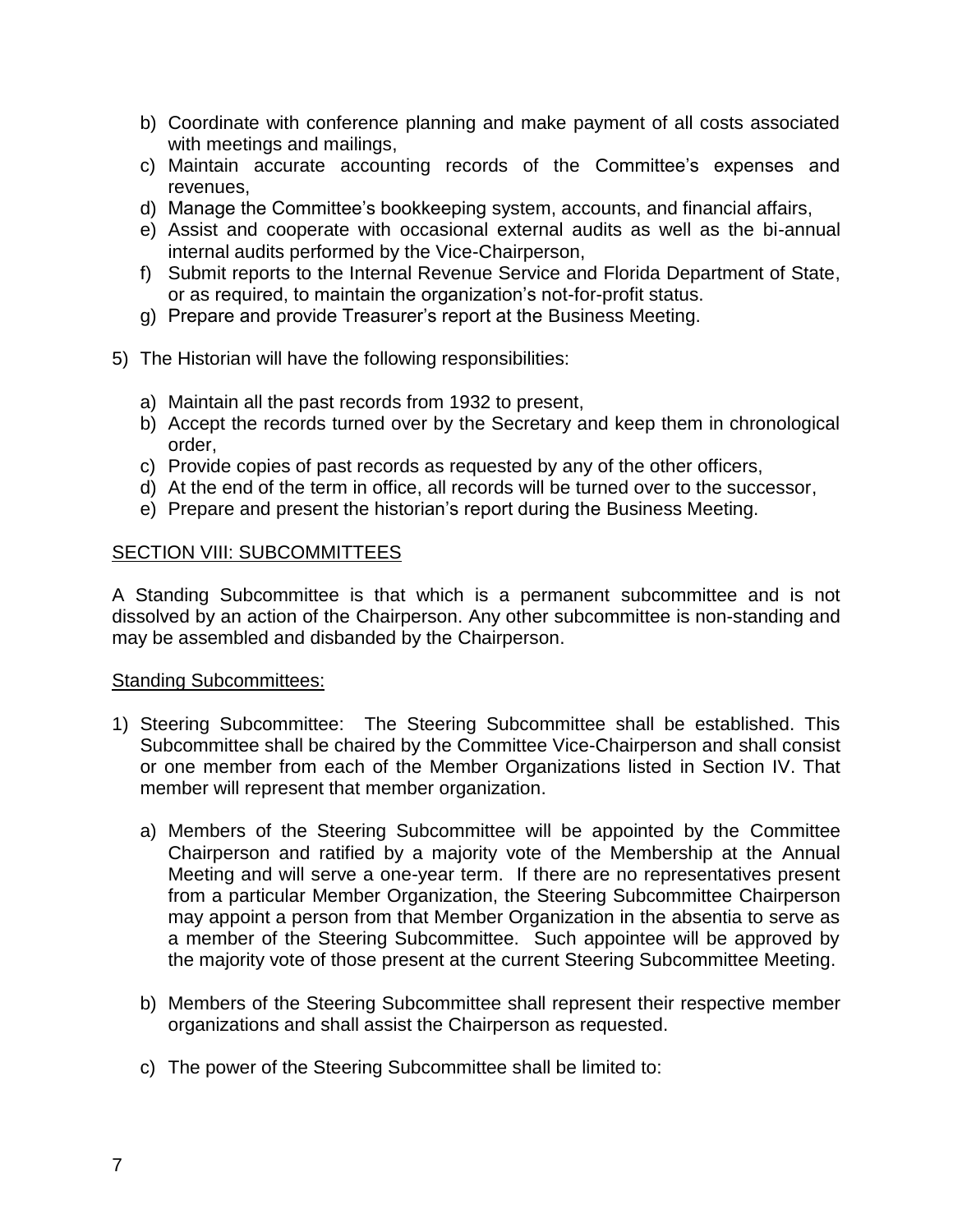- i) Making recommendations for the formation of other Subcommittees,
- ii) Gathering of information,
- iii) Establishing the registration fees, sponsorship annual contribution amounts, and sponsorship benefits,
- iv) Preparation of studies necessary to formulate recommendations to the Chairperson,
- v) Nomination of the incoming secretary, based on the recommendation of the Awards/Nominations Committee, at the Annual Meeting,
- vi) In case of emergency when prompt action is mandatory this Subcommittee may act for the entire Committee.
- d) Recommendations presented by the Steering Subcommittee will be governed by a majority vote of the members of the Steering Sub- committee. All officers and members will have a vote.
- 2) Awards/Nominations Subcommittee: An Awards/Nominations Subcommittee shall be established. This Subcommittee shall consist of previous winners of the Malcolm Yancey and the John J. Farkas Liaison Person of the Year award winners. The most recent past Committee Chairperson shall preside over this subcommittee. The Subcommittee will keep formal minutes of each meeting and a copy will be sent to the Secretary.
	- a) The Awards/Nominations Subcommittee will develop a list and verify the availability of potential candidates for the incoming Secretary, Historian and Treasurer. This Subcommittee shall make recommendations for the following awards based on this these standards:
		- i. Malcolm Yancey Award: This is the most prestigious award presented by the Florida Utilities Coordinating Committee, and is subject to the following:
			- a) The recipient must receive the unanimous approval of the Awards/Nominations Subcommittee.
			- b) The recipient must have been an active member of the Florida Utilities Coordinating Committee for at least five years.
			- c) Must have provided outstanding leadership during the previous years and the year under consideration.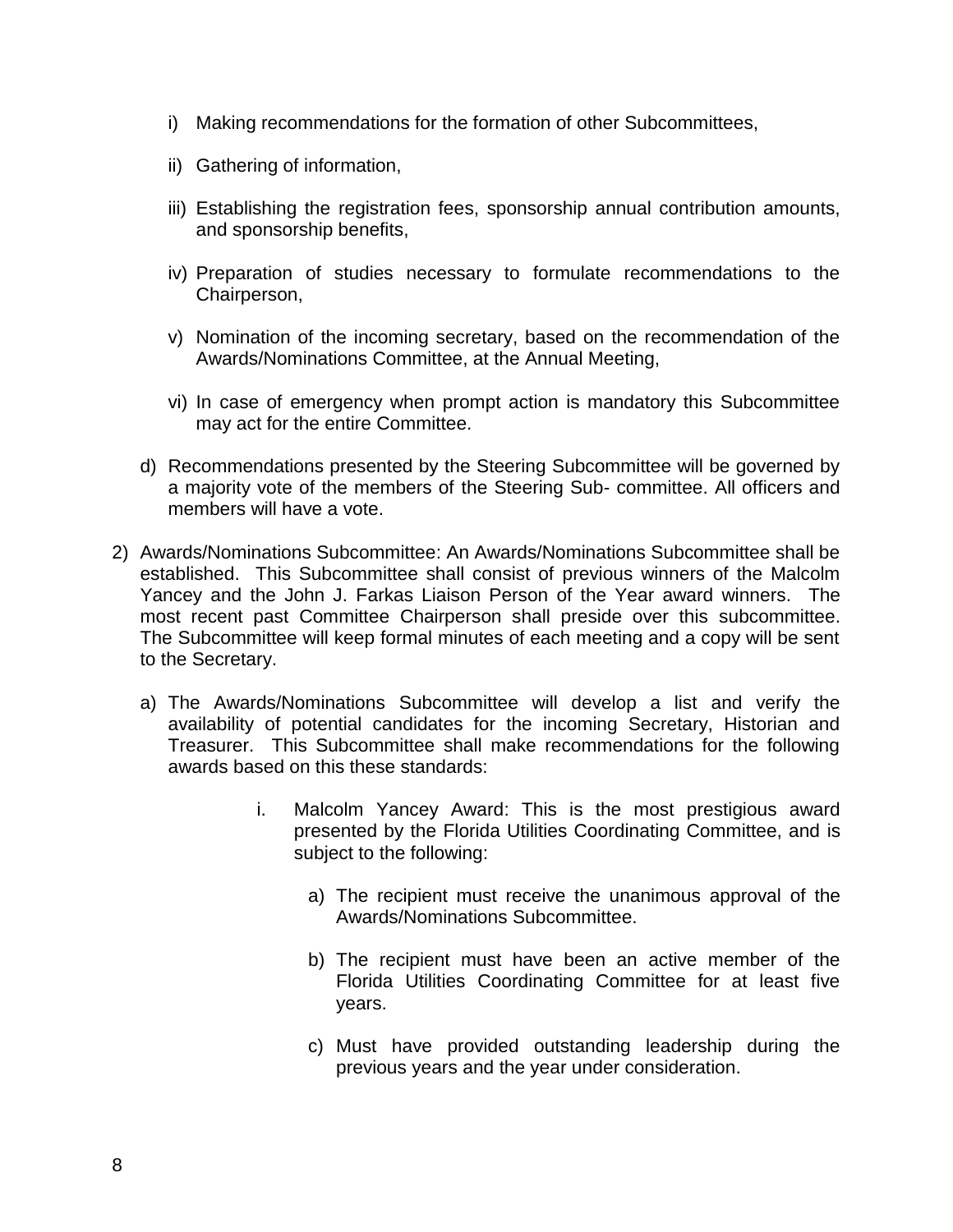- d) This award may not be awarded more than once during a two-year period.
- ii. Chairperson Recognition Award: This award is intended to be given to the outgoing Chairperson for recognition of their outstanding leadership. This award shall be considered by the Awards/Nomination Subcommittee only upon recommendation by the Vice-Chairperson and must receive a majority approval of the Awards/Nominations Subcommittee.
- iii. John J. Farkas Liaison Person of the Year Award: This award is presented to a member who demonstrates commitment to the betterment of utility coordination through actions and leadership.
	- a) The recipient of this award must receive approval by a majority vote of the Awards/Nominations Subcommittee.
	- b) The recipient must also receive the approval of the Chairperson.
- 3) Programs Subcommittee: This subcommittee is formed to assist the Chairperson and Vice Chairperson with the contents of the Business Meeting and Combined Interest Group Meetings. The Programs Subcommittee will be responsible for at least the following:
	- a) Assembling a database of programs and speakers for meetings.
	- b) Arranging programs, speakers and the general content of the Business Meeting and Combined Interest Group Meeting in coordination with the Chairperson and Vice-Chairperson, respectively,
	- c) Acting as host to the speakers, arranging all audio/visual equipment and other speaker requirements,
	- d) Establishing and organizing the annual educational program.
	- e) Coordinating with the Secretary for program promotions and with the conference planner for speaker requirements,
	- f) Keeping formal minutes of each meeting with a copy sent to the Secretary along with an agenda for the next meeting.
- 4) Conference Planning Subcommittee: This subcommittee is formed to assist the Chairperson in handling the logistics of the Committee Meetings. The Conference Planning Subcommittee will be responsible for at least the following: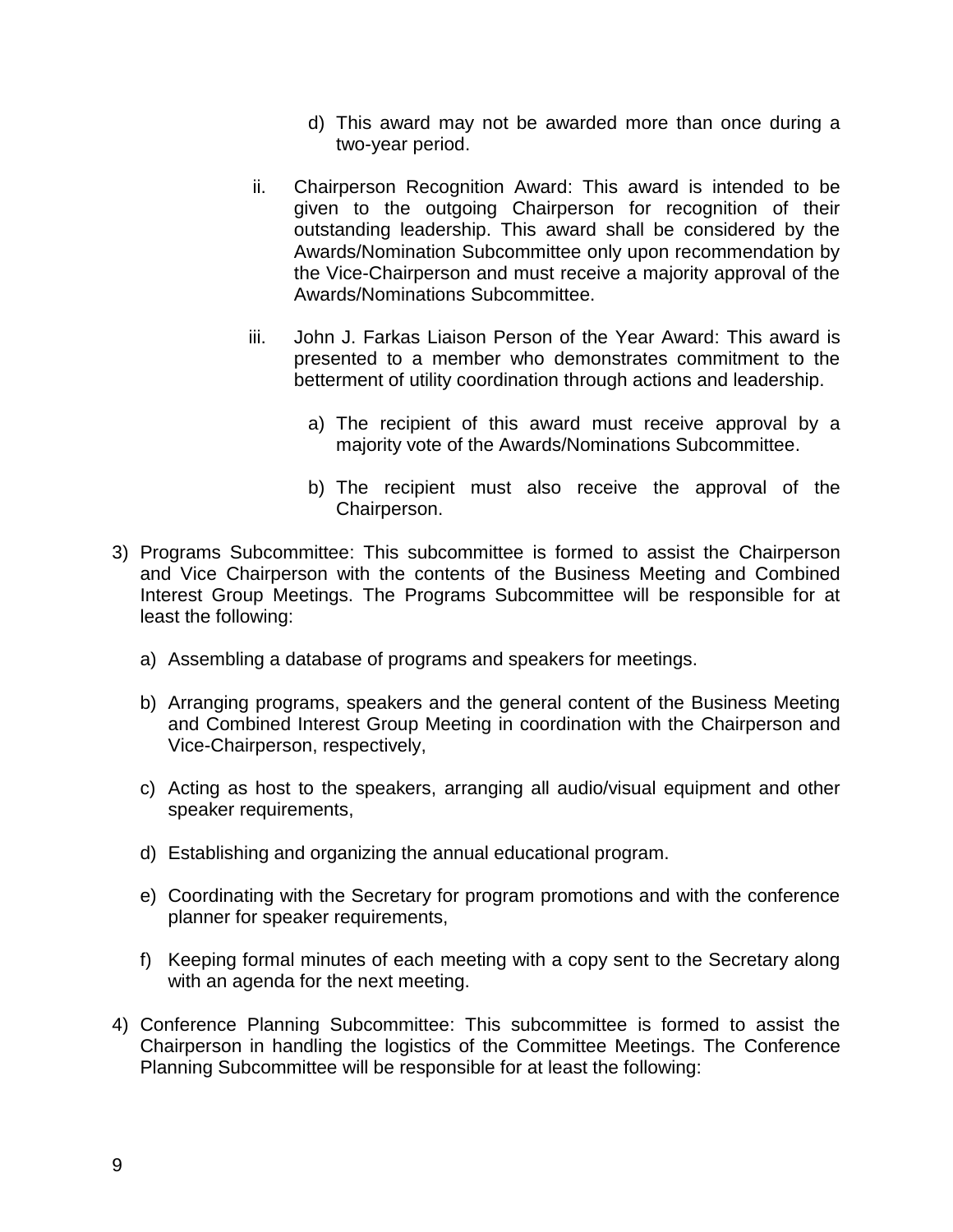- a) Creating defined bidding documents and soliciting bids from qualified conference planner contractor/subcontractor,
- b) Presenting bids and recommendations to the Steering Subcommittee for final vote and acceptance,
- c) Assisting the Chairperson in executing contracts for the conference planner contractor/subcontractor,
- d) Providing direction, overseeing, and evaluating the conference planner contractor/subcontractors.
- e) Keeping formal minutes of each meeting with a copy sent to the secretary along with an agenda for next meeting.
- 5) Memberships/Promotions Subcommittee: This subcommittee is formed to assist the Chairperson in developing new membership and exposure of the Committee throughout the State. The Memberships/Promotions Subcommittee will be responsible for at least the following:
	- a) Promoting the participation of all utilities in the Committee and its subcommittees,
	- b) Seeking out new members by developing and distributing promotional materials,
	- c) Making recommendations to the Steering Subcommittee for advertising, promotions or other membership building or publicity related activities,
	- d) Keeping formal minutes of each meeting with a copy sent to the Secretary along with an agenda for next meeting.

### <span id="page-9-0"></span>Other Subcommittees:

- 6) The Chairperson may appoint such other subcommittees as deemed necessary. The personnel of such subcommittees need not be confined to the membership of the Committee. The Chairperson of each subcommittee will attend the meetings of the Steering Subcommittee as long as their subcommittee is active.
	- a) Each subcommittee will keep formal minutes of each meeting and send a copy to the Secretary and agenda for next meeting.

### <span id="page-9-1"></span>SECTION IX: UTILITY INTEREST GROUPS

1. The purpose of the Interest Groups is to provide a forum for like utilities to discuss issues, problems and concerns. The Interest Groups may develop solutions or present other recommendations to the Steering Subcommittee.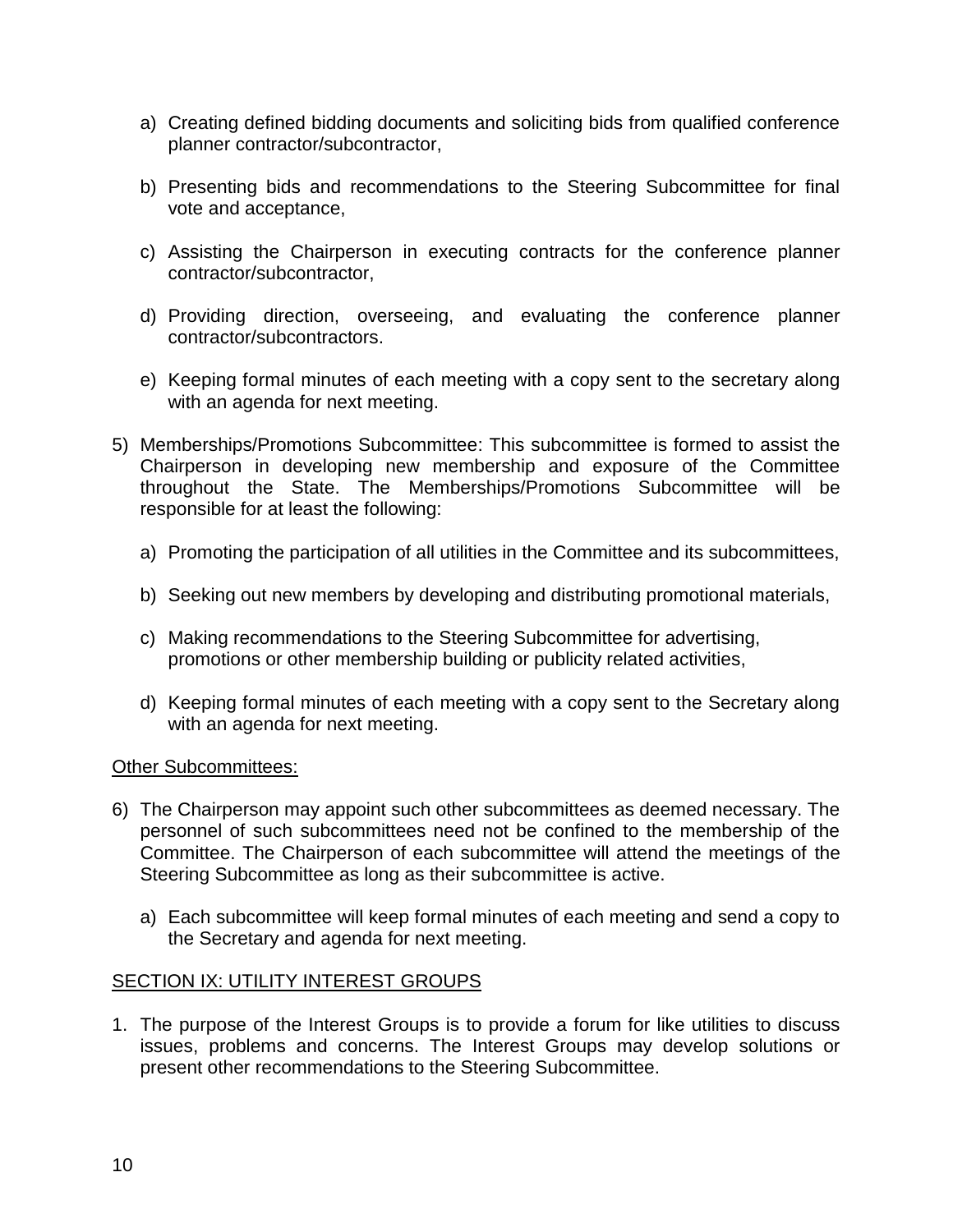- 2. There shall be three individual Utility Interest Groups: Power, Telecommunication, and Underground.
- 3. The chairperson of each Interest Group shall be elected from the attending members of each interest group at the Annual Meeting and will serve a one-year term.
- 4. The groups will be responsible for discussing, resolving and making recommendations to the Steering Subcommittee on their Interest Group problems and issues.
- 5. Each Interest Group will be responsible for participating in developing their component of an annual educational seminar. The purpose of the educational seminar is to disseminate information that will aid committee members in their coordination and develop working relationship with other Interest Groups. Each interest group will rotate responsibility for the educational seminar so that one seminar is conducted at each meeting.
- 6. Each Interest Group Chairperson will attend and participate in the Steering Subcommittee meeting. Each Chairperson will be responsible for providing minutes of their meeting to the Secretary along with an agenda for future meetings.

#### <span id="page-10-0"></span>SECTION X: MEETINGS

- 1. Regular meetings of the Committee shall be held at least twice annually and will be called "Committee Meetings". One of these Committee Meetings will be designated as the Annual Meeting.
- 2. The Committee Meetings will consist of the Educational Workshop, Utility Interest Group Meetings, Combined Interest Group Meeting, and the Business Meeting.
- 3. The Chairperson may call a special meeting of the Committee, by notification to all Members, at any time with adequate notification. Calls for special meetings shall be accompanied by a statement of the matter or matters to be considered.
- 4. If requested by at least a majority of Member Organizations, the Chairperson must call a special meeting of the Committee. The matter or matters to be considered must be clearly stated in notification of the meeting.

### <span id="page-10-2"></span><span id="page-10-1"></span>SECTION XI: ACTION BY THE COMMITTEE

1. A voting quorum shall consist of any three of the five Officers (Chairperson, Vice-Chairperson, Secretary, Treasurer, or Historian) along with representatives of at least six (6) Member Organizations and shall have the power to transact business and make decisions that shall be binding upon the Committee.